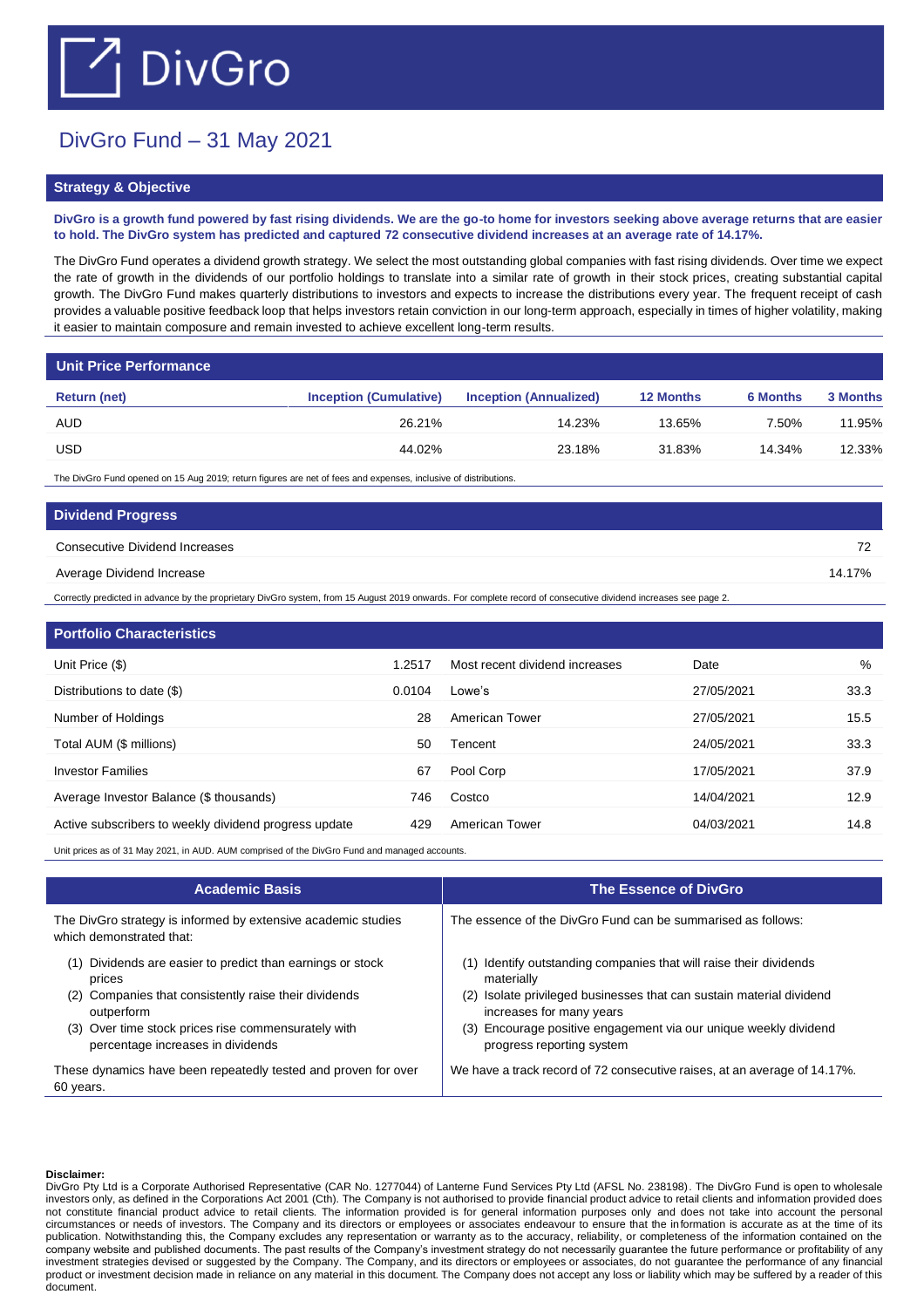| <b>Dividend Increase History</b> |             |                                  |                          |
|----------------------------------|-------------|----------------------------------|--------------------------|
| <b>Increase Number</b>           | <b>Date</b> | <b>Company</b>                   | <b>Dividend Increase</b> |
| $\mathbf{1}$                     | 14/09/2019  | American Tower                   | 20.25%                   |
| $\overline{2}$                   | 18/09/2019  | Microsoft                        | 10.87%                   |
| 3                                | 19/09/2019  | McDonald's*                      | 7.76%                    |
| 4                                | 19/09/2019  | <b>Texas Instruments</b>         | 16.88%                   |
| $\sqrt{5}$                       | 22/10/2019  | Visa                             | 20.00%                   |
| $\,6\,$                          | 29/10/2019  | Cintas                           | 24.39%                   |
| $\overline{7}$                   | 30/10/2019  | <b>Starbucks</b>                 | 13.89%                   |
| 8                                | 31/10/2019  | CDW*                             | 28.81%                   |
| $\boldsymbol{9}$                 | 01/11/2019  | AbbVie*                          | 10.28%                   |
| $10$                             | 07/11/2019  | Air Lease*                       | 15.38%                   |
| 11                               | 14/11/2019  | Nike                             | 11.36%                   |
| 12                               | 15/11/2019  | Roper Technologies               | 10.81%                   |
| 13                               | 25/11/2019  | Becton Dickinson*                | 2.60%                    |
| 14                               | 03/12/2019  | Mastercard                       | 21.21%                   |
| 15                               | 04/12/2019  | Stryker                          | 10.58%                   |
| 16                               | 04/12/2019  | Ecolab*                          | 2.17%                    |
| 17                               | 11/12/2019  | Zoetis                           | 21.95%                   |
| 18                               | 12/12/2019  | American Tower                   | 20.24%                   |
| 19                               | 13/12/2019  | Abbott Laboratories              | 12.50%                   |
| 20                               | 20/01/2020  | MTY Food Group*                  | 12.12%                   |
| 21                               | 24/01/2020  | Yum! Brands*                     | 11.90%                   |
| 22                               | 29/01/2020  | MarketAxess                      | 17.65%                   |
| 23                               | 29/01/2020  | S&P Global                       | 17.54%                   |
| 24                               | 29/01/2020  | Charles Schwab*                  | 5.88%                    |
| 25                               | 05/02/2020  | CME Group*                       | 13.33%                   |
| 26                               | 06/02/2020  | Intercontinental Exchange*       | 9.09%                    |
| 27                               | 10/02/2020  | Restaurant Brands International* | 4.00%                    |
| 28                               | 20/02/2020  | Domino's Pizza* <sup>†</sup>     | 20.00%                   |
| 29                               | 20/02/2020  | <b>SBA Communications</b>        | 25.68%                   |
| 30                               | 24/02/2020  | Home Depot                       | 10.29%                   |
| 31                               | 13/03/2020  | American Tower                   | 20.00%                   |
| 32                               | 01/04/2020  | Watsco                           | 10.94%                   |
| 33                               | 15/04/2020  | Costco Wholesale                 | 7.69%                    |
| 34                               | 20/04/2020  | Pool Corp                        | 5.45%                    |
| 35                               | 19/05/2020  | American Tower                   | 19.57%                   |
| 36                               | 21/05/2020  | Medtronic*                       | 7.41%                    |
| 37                               | 28/07/2020  | MSCI* <sup>†*</sup>              | 14.71%                   |
| 38                               | 20/08/2020  | Lowe's                           | 9.09%                    |
| 39                               | 10/09/2020  | American Tower                   | 20.00%                   |
| 40                               | 15/09/2020  | Microsoft                        | 9.80%                    |
| 41                               | 17/09/2020  | <b>Texas Instruments</b>         | 13.33%                   |
| 42                               | 30/09/2020  | Starbucks                        | 9.76%                    |
| 43                               | 27/10/2020  | Cintas                           | 10.20%                   |
| 44                               | 28/10/2020  | Visa                             | 6.67%                    |
| 45                               | 30/10/2020  | AbbVie*                          | 10.17%                   |
| 46                               | 02/11/2020  | CDW*                             | 5.26%                    |
| 47                               | 09/11/2020  | Air Lease*                       | 6.67%                    |
| 48                               | 12/11/2020  | Roper Technologies               | 9.74%                    |